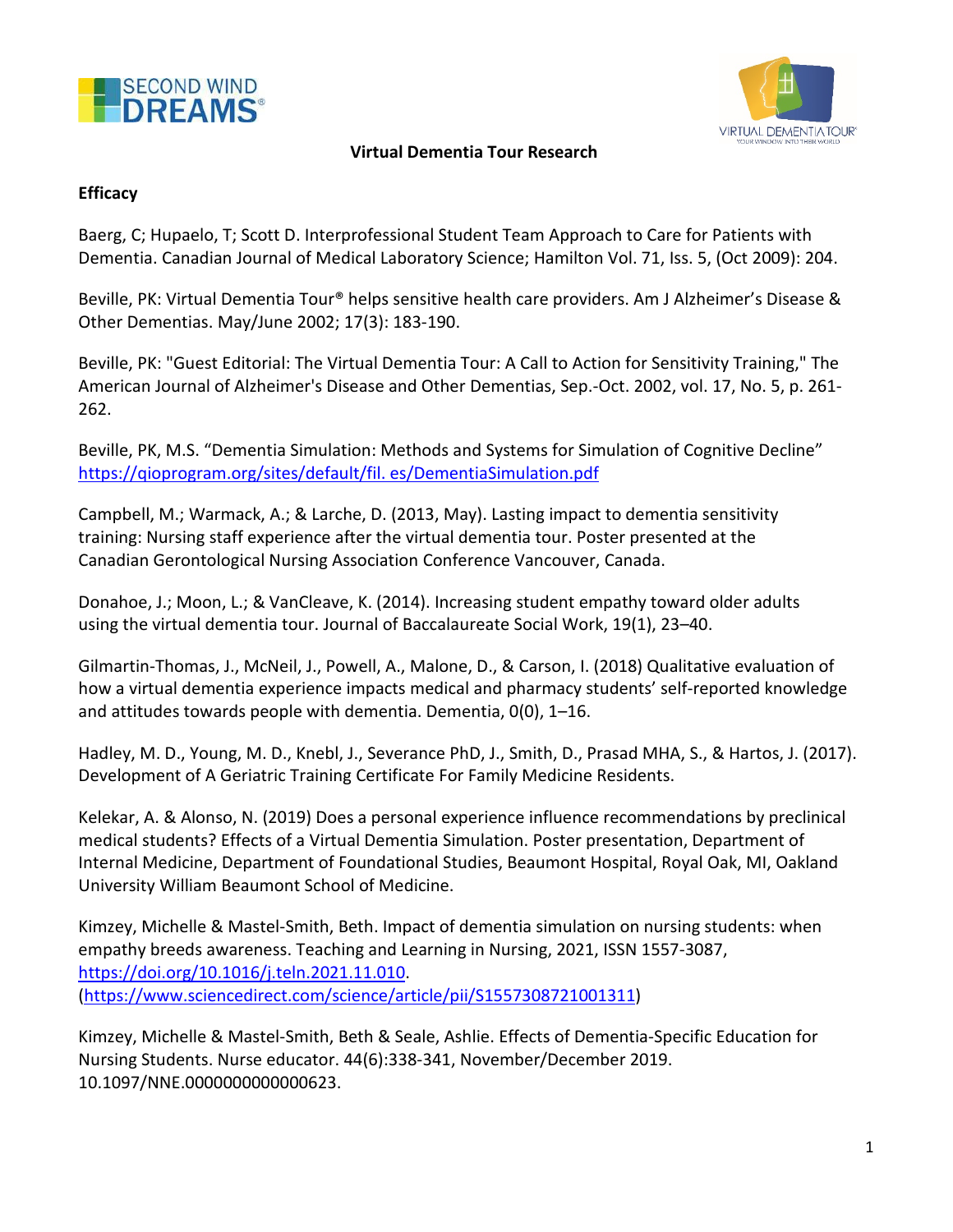Kimzey, M., & Patterson, J. (2020). Effects of Dementia Simulation on Nursing Student's Knowledge and Empathy. *Innovation in Aging*, *4*(Suppl 1), 2[. https://doi.org/10.1093/geroni/igaa057.005](https://doi.org/10.1093/geroni/igaa057.005)

Kylie Meyer, Debbie James, Braulio Amezaga & Carole White (2020) Simulation learning to train healthcare students in person-centered dementia care, Gerontology & Geriatrics Education, DOI: 10.1080/02701960.2020.1838503

A.K. Lorio, PT, DPT, NCS; B Cayce, MS, PT; J.B. Gore, PhD; PK Beville, M.S. "8 minutes of Awareness: Can A Single Experiential Learning Exercise Transform Understanding and Awareness of Dementia in a DPT Curriculum?" Georgia State University, Atlanta Georgia

Lorio, A. K., Gore, J.B., Warthen, L., Housely, S.N. & Burgess, E.O. Teaching Dementia Care to Physical Therapy Doctoral Students: A Multimodal Experiential Learning Approach. Gerontology and Geriatric Education, 2017 Jul- Sep; 38(3):313-324. doi: 10.1080/02701960.2015.1115979. Epub 2016 Feb17.

Mastel-Smith, B., Kimzey, M., & He, Z. (2019). Dementia Care Education for Nursing Students. Journal of Nursing Education, 58(3), 136-143. DOI: 10.3928/01484834-20190221-03.

Beth Mastel-Smith, Michelle Kimzey, Jennifer Garner, Osama A. Shoair, Eric Stocks & Takova Wallace. Dementia care boot camp: interprofessional education for healthcare students. ORCID Icon Received 15 Nov 2018, Accepted 19 Nov 2019, Published online: 13 Dec 2019.

Moore, S. C., & Murphree, L. K. (2019). Relationship Between a Sensory Immersion Experience Simulating Dementia and Health Science Student Perceptions of Empathy.

Carla Monzo, OTS; Kylie Godwin, OTS; Lisa Prenni, OTS; Jenna Sciulli, OTS; Jodi Schreiber, OTD, OTR/L, C/NDT (October 2018) Virtual Dementia Tour: A Window into Their World. Chatham University, Pittsburgh, PA. Poster presented at Pennsylvania Occupational Therapy Association, Monroeville, Pennsylvania.

Pair, K. (2019). Preparing for the Next Healthcare Crisis: An Exploration of Student-perceived Preparedness to Care for People with Dementia.

Richardson, Katherine & Kennedy, Mary (2019). A single centre service evaluation of the Virtual Dementia Tour ® (VDT®). University of Essex Health and Care Research Service, School of Health and Social Care. Princess Alexandra Hospital NHS Trust.

Slater, P, Hasson, Felicity and Gillen, Patricia (2017) A research evaluation of an interactive training experience: The virtual Dementia Tour (VDT). Health Service [Executive. Nursing Midwifery Planning](https://doi.org/10.3928/00989134-20140818-02)  [and D](https://doi.org/10.3928/00989134-20140818-02)evelopment. 60 pp.

Cathleen S. Solecki, MSN, RN-BC, CCRN, CNRN, Carman L. Turkelson, DNP, RN, CCRN-K, CHSE-A, and Margaret A. Harris, PhD, RN. Published Online: November 01, 2021, Journal of Gerontological Nursing. Vol. 47, No. 11,<https://doi.org/10.3928/00989134-20211013-03>

Paul Slater FHEA, PhD, MSc, BSc Hons, Felicity Hasson PhD, FHEA, MSc, Pg. Dip, BA Hons, Patricia Gillen FHEA, PhD, PGD, MSc, BSc Hons, Anne Gallen PhD, MSc, BSc (Hons), ENB, RGN, & Randal Parlour PhD, MSc, BSc (Hons), RMN, RGN May 9, 2019. Virtual simulation training: Imaged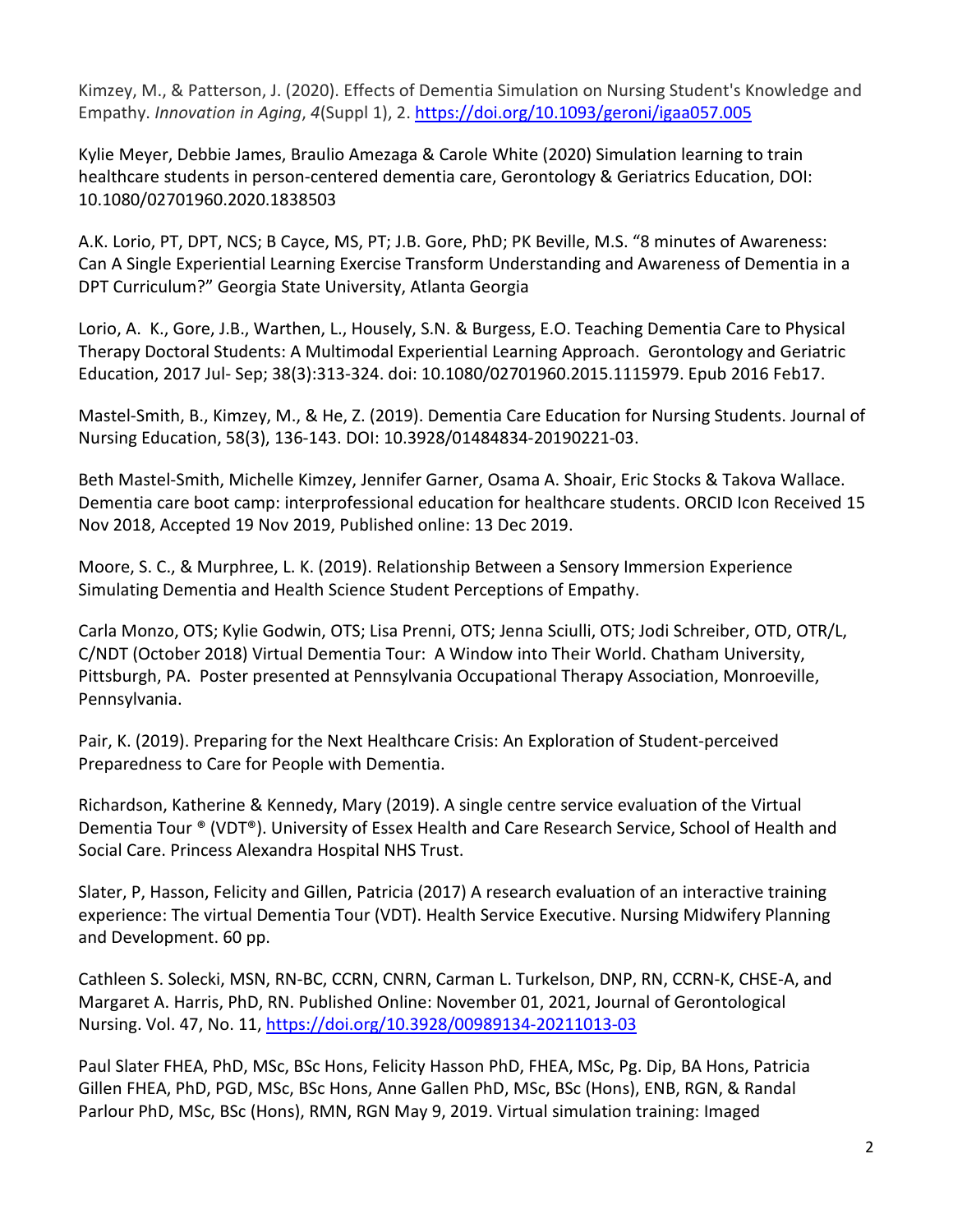experience of dementia. International Journal of Older People Nursing <https://doi.org/10.1111/opn.12243>

Thompson, W.R. Alzheimer's disease & other dementias caregiver workshop facilitator manual for the Beaver Dam Community Hospital. MPH in Community Health Education, May 2014, 161pp. (M. Pettit)

Valenčič, G. (2011). Simulation application for sensitization of patients with dementia (Doctoral dissertation, University of Maribor, Faculty of Health Sciences).

Allyson M Washburn, Abby Schwartz Interest Group Session – Qualitative Research: Innovative Qualitative and Mixed-Methods studies of Older Adults' Lived Experiences in Networks of Care and Caring. Innovation in Aging, Volume 3, Issue Supplement\_1, November 2019, Page S554, <https://doi.org/10.1093/geroni/igz038.2041>

Werner, D., Powell A., & Clark, R. (2014) Increasing Empathy Toward Older Adults with Dementia: Results of a Dementia Simulation. Journal of Baccalaureate Social Work: 2014, Vol. 19, No. 1, pp. S-93- S-105.

## **Specialized Versions of the VDT**

Baker, T. (2017) Increasing Screening through Dementia Simulation. Community Care, Inc. EQR Protocol 3, Version 2.0 Validating Performance Improvement Projects (PIPs): A Mandatory Protocol for External Quality Reviewers (EQR).

[https://www.secondwind.org/uploads/1/1/5/4/115480895/cci\\_2017\\_fc\\_pip\\_annual\\_report.pdf](http://www.secondwind.org/uploads/1/1/5/4/115480895/cci_2017_fc_pip_annual_report.pdf)

Harrington, C.C. Neil, J., Roberson, D., Hardin, S., Pabbu, B. (2018). A Change in Reality: Discovering the value of the Virtual Dementia Tour® with family dementia caregivers [Abstract]. Innovation in Aging 2(Supp.1). 899. Retrieved from<https://doi.org/10.1093/geroni/igy031.3348>

Felske, Heather & Badalamenti, Alexandra & Travis, Erinmarie & Newman, Mary. (2018). A GLIMPSE INTO THE WORLD OF DEMENTIA FOR CAREGIVERS: IMPROVING QUALITY OF LIFE FOR CAREGIVERS AND INDIVIDUALS WITH DEMENTIA. Alzheimer's & Dementia. 14. P1494. 10.1016/j.jalz.2018.06.2548.

## **Articles that Reference or Utilize the VDT**

Broman, E. (2014). Art to Life: The Preservation of Personhood. Journal of Community Engagement and Scholarship, 7(2), 11.

Bhakti Permana, Moses Glorino Rumambo Pandin. How To Enhance Empathy Nursing Students In Education: Literature Review. doi: [https://doi.org/10.1101/2022.01.01.22268600](https://doi.org/10.1101/2022.01.01.22268600%20Jan%202022) Jan 2022. This article is a preprint and has not been peer-reviewed yet.